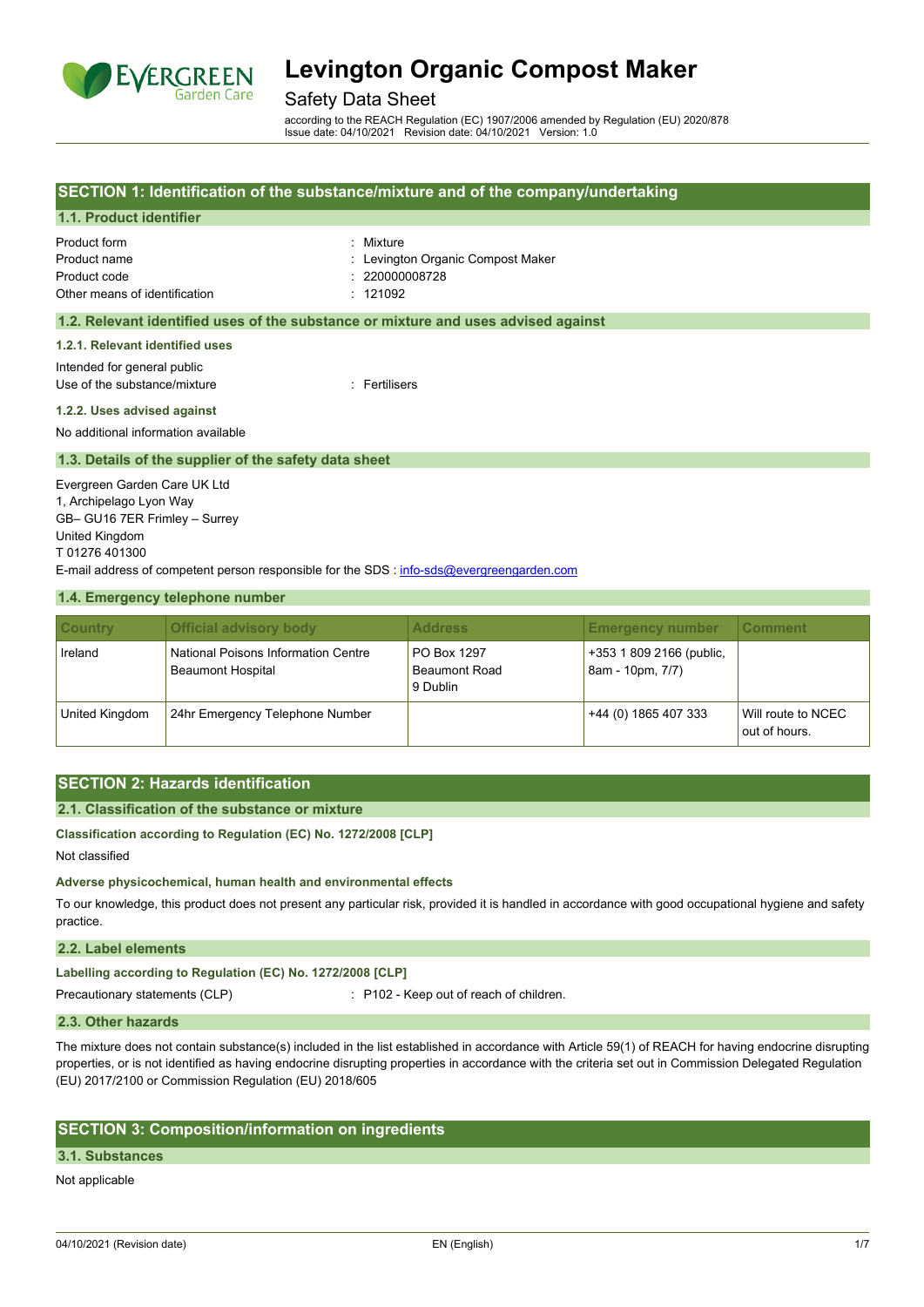# Safety Data Sheet

according to the REACH Regulation (EC) 1907/2006 amended by Regulation (EU) 2020/878

### **3.2. Mixtures**

This mixture does not contain any substances to be mentioned according to the criteria of section 3.2 of REACH Annex II

| <b>SECTION 4: First aid measures</b><br>4.1. Description of first aid measures                                                                             |                                                                                                                                                                                                       |  |  |
|------------------------------------------------------------------------------------------------------------------------------------------------------------|-------------------------------------------------------------------------------------------------------------------------------------------------------------------------------------------------------|--|--|
| First-aid measures after inhalation<br>First-aid measures after skin contact<br>First-aid measures after eye contact<br>First-aid measures after ingestion | Remove person to fresh air and keep comfortable for breathing.<br>: Wash skin with plenty of water.<br>Rinse eyes with water as a precaution.<br>Call a poison center or a doctor if you feel unwell. |  |  |
| 4.2. Most important symptoms and effects, both acute and delayed                                                                                           |                                                                                                                                                                                                       |  |  |
| No additional information available                                                                                                                        |                                                                                                                                                                                                       |  |  |
| 4.3. Indication of any immediate medical attention and special treatment needed                                                                            |                                                                                                                                                                                                       |  |  |
| Treat symptomatically.                                                                                                                                     |                                                                                                                                                                                                       |  |  |
|                                                                                                                                                            |                                                                                                                                                                                                       |  |  |
| <b>SECTION 5: Firefighting measures</b>                                                                                                                    |                                                                                                                                                                                                       |  |  |
| 5.1. Extinguishing media                                                                                                                                   |                                                                                                                                                                                                       |  |  |
| Suitable extinguishing media                                                                                                                               | : Water spray. Dry powder. Foam.                                                                                                                                                                      |  |  |
| 5.2. Special hazards arising from the substance or mixture                                                                                                 |                                                                                                                                                                                                       |  |  |
| Hazardous decomposition products in case of fire                                                                                                           | : Toxic fumes may be released.                                                                                                                                                                        |  |  |
| 5.3. Advice for firefighters                                                                                                                               |                                                                                                                                                                                                       |  |  |
| Protection during firefighting                                                                                                                             | Do not attempt to take action without suitable protective equipment. Self-contained<br>breathing apparatus. Complete protective clothing.                                                             |  |  |
| <b>SECTION 6: Accidental release measures</b>                                                                                                              |                                                                                                                                                                                                       |  |  |

| 6.1. Personal precautions, protective equipment and emergency procedures |                                                                                                                                                                |  |
|--------------------------------------------------------------------------|----------------------------------------------------------------------------------------------------------------------------------------------------------------|--|
| 6.1.1. For non-emergency personnel                                       |                                                                                                                                                                |  |
| Emergency procedures                                                     | Ventilate spillage area.                                                                                                                                       |  |
| 6.1.2. For emergency responders                                          |                                                                                                                                                                |  |
| Protective equipment                                                     | : Do not attempt to take action without suitable protective equipment. For further information<br>refer to section 8: "Exposure controls/personal protection". |  |
| <b>6.2. Environmental precautions</b>                                    |                                                                                                                                                                |  |
|                                                                          |                                                                                                                                                                |  |

Avoid release to the environment.

| 6.3. Methods and material for containment and cleaning up |                                                                                                      |  |
|-----------------------------------------------------------|------------------------------------------------------------------------------------------------------|--|
| Methods for cleaning up<br>Other information              | Mechanically recover the product.<br>: Dispose of materials or solid residues at an authorized site. |  |
| 6.4. Reference to other sections                          |                                                                                                      |  |

For further information refer to section 13.

| <b>SECTION 7: Handling and storage</b>                            |                                                                                                                                                                                              |
|-------------------------------------------------------------------|----------------------------------------------------------------------------------------------------------------------------------------------------------------------------------------------|
| 7.1. Precautions for safe handling                                |                                                                                                                                                                                              |
| Precautions for safe handling<br>Hygiene measures                 | : Ensure good ventilation of the work station. Wear personal protective equipment.<br>: Do not eat, drink or smoke when using this product. Always wash hands after handling the<br>product. |
| 7.2. Conditions for safe storage, including any incompatibilities |                                                                                                                                                                                              |

Storage conditions **Storage conditions** : Store in a well-ventilated place. Keep cool.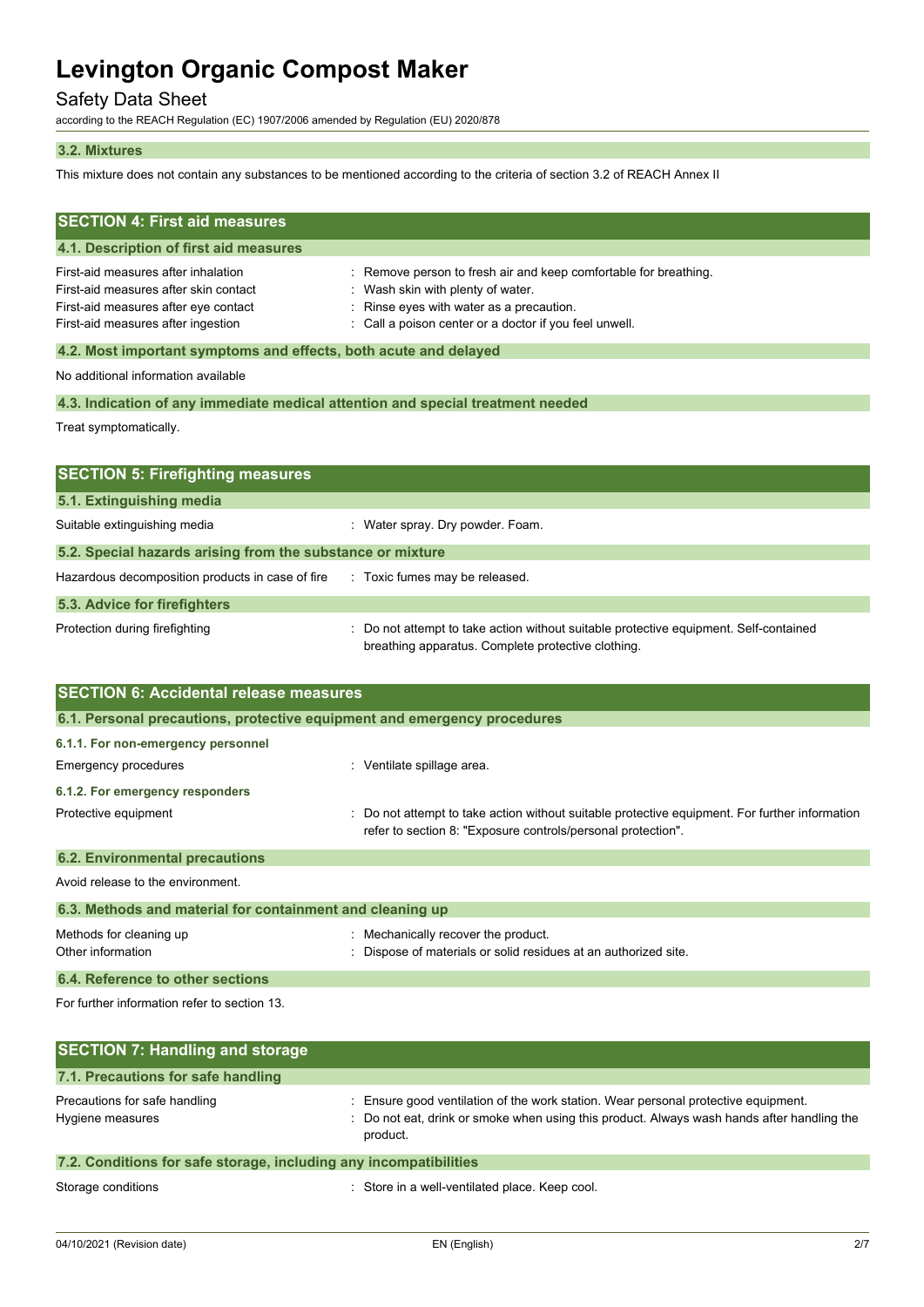# Safety Data Sheet

according to the REACH Regulation (EC) 1907/2006 amended by Regulation (EU) 2020/878

#### **7.3. Specific end use(s)**

No additional information available

## **SECTION 8: Exposure controls/personal protection**

#### **8.1. Control parameters**

**8.1.1 National occupational exposure and biological limit values**

No additional information available

**8.1.2. Recommended monitoring procedures**

No additional information available

#### **8.1.3. Air contaminants formed**

No additional information available

#### **8.1.4. DNEL and PNEC**

No additional information available

#### **8.1.5. Control banding**

No additional information available

#### **8.2. Exposure controls**

**8.2.1. Appropriate engineering controls**

#### **Appropriate engineering controls:**

Ensure good ventilation of the work station.

#### **8.2.2. Personal protection equipment**

#### **Personal protective equipment symbol(s):**



#### **8.2.2.1. Eye and face protection**

**Eye protection:** Safety glasses

#### **8.2.2.2. Skin protection**

**Skin and body protection:** Wear suitable protective clothing

**Hand protection:** Protective gloves

#### **8.2.2.3. Respiratory protection**

# **Respiratory protection:**

In case of insufficient ventilation, wear suitable respiratory equipment

### **8.2.2.4. Thermal hazards**

No additional information available

**8.2.3. Environmental exposure controls**

#### **Environmental exposure controls:**

Avoid release to the environment.

## **SECTION 9: Physical and chemical properties**

## **9.1. Information on basic physical and chemical properties**

04/10/2021 (Revision date) EN (English) 3/7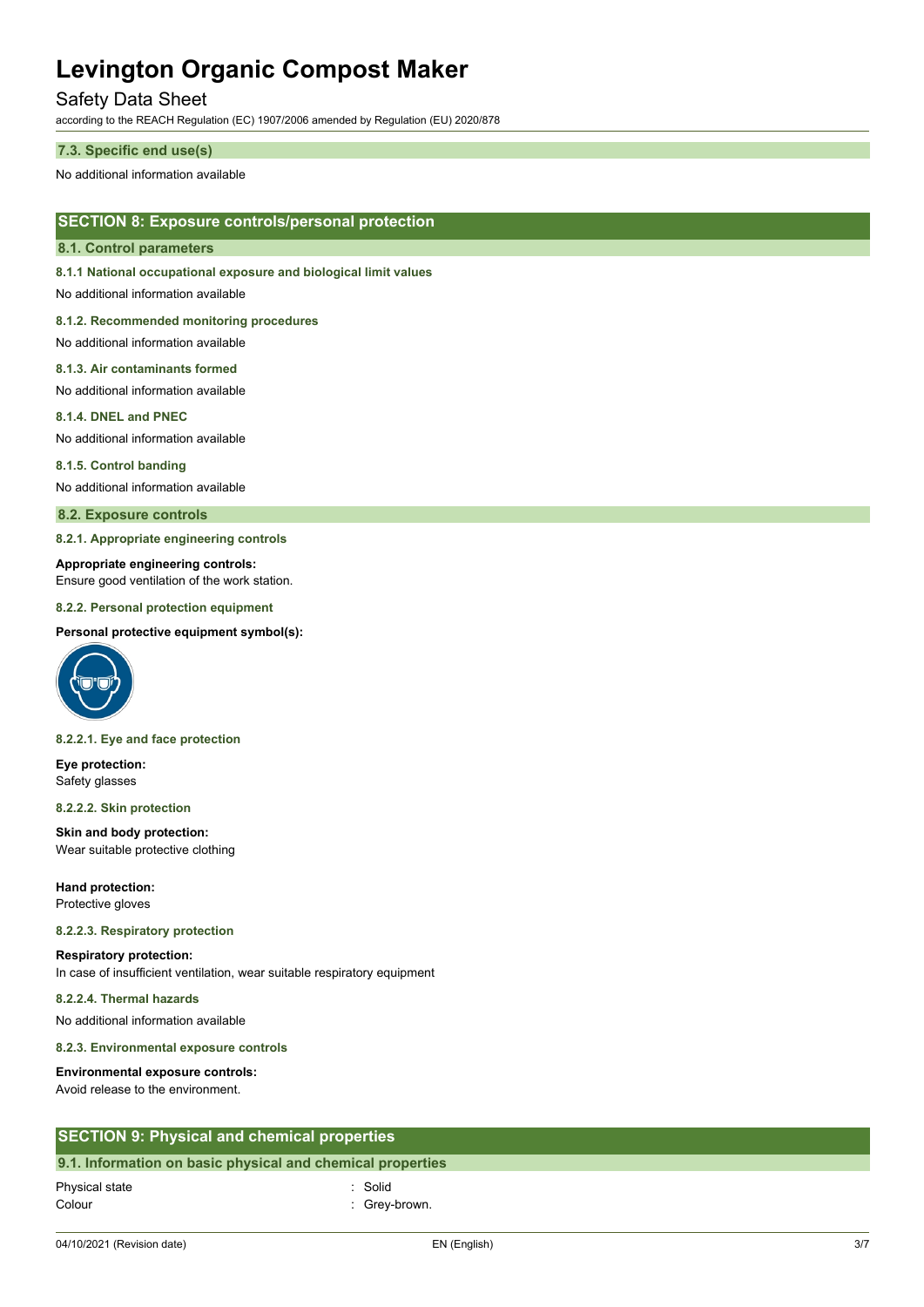# Safety Data Sheet

according to the REACH Regulation (EC) 1907/2006 amended by Regulation (EU) 2020/878

| Odour                                           | characteristic. |
|-------------------------------------------------|-----------------|
| Odour threshold                                 | Not available   |
| Melting point                                   | Not available   |
| Freezing point                                  | Not applicable  |
| Boiling point                                   | Not available   |
| Flammability                                    | Non flammable.  |
| <b>Explosion limits</b>                         | Not applicable  |
| Lower explosive limit (LEL)                     | Not applicable  |
| Upper explosive limit (UEL)                     | Not applicable  |
| Flash point                                     | Not applicable  |
| Auto-ignition temperature                       | Not applicable  |
| Decomposition temperature                       | Not available   |
| pH                                              | Not available   |
| pH solution                                     | Not available   |
| Viscosity, kinematic                            | Not applicable  |
| Solubility                                      | Not available   |
| Partition coefficient n-octanol/water (Log Kow) | Not available   |
| Vapour pressure                                 | Not available   |
| Vapour pressure at 50 °C                        | Not available   |
| Density                                         | Not available   |
| Relative density                                | Not available   |
| Relative vapour density at 20 °C                | Not applicable  |
| Particle size                                   | Not available   |
| Particle size distribution                      | Not available   |
| Particle shape                                  | Not available   |
| Particle aspect ratio                           | Not available   |
| Particle aggregation state                      | : Not available |
| Particle agglomeration state                    | Not available   |
| Particle specific surface area                  | Not available   |
| Particle dustiness                              | Not available   |
|                                                 |                 |

#### **9.2. Other information**

**9.2.1. Information with regard to physical hazard classes**

No additional information available

#### **9.2.2. Other safety characteristics**

No additional information available

# **SECTION 10: Stability and reactivity**

## **10.1. Reactivity**

The product is non-reactive under normal conditions of use, storage and transport.

## **10.2. Chemical stability**

Stable under normal conditions.

**10.3. Possibility of hazardous reactions**

No dangerous reactions known under normal conditions of use.

**10.4. Conditions to avoid**

None under recommended storage and handling conditions (see section 7).

**10.5. Incompatible materials**

No additional information available

#### **10.6. Hazardous decomposition products**

Under normal conditions of storage and use, hazardous decomposition products should not be produced.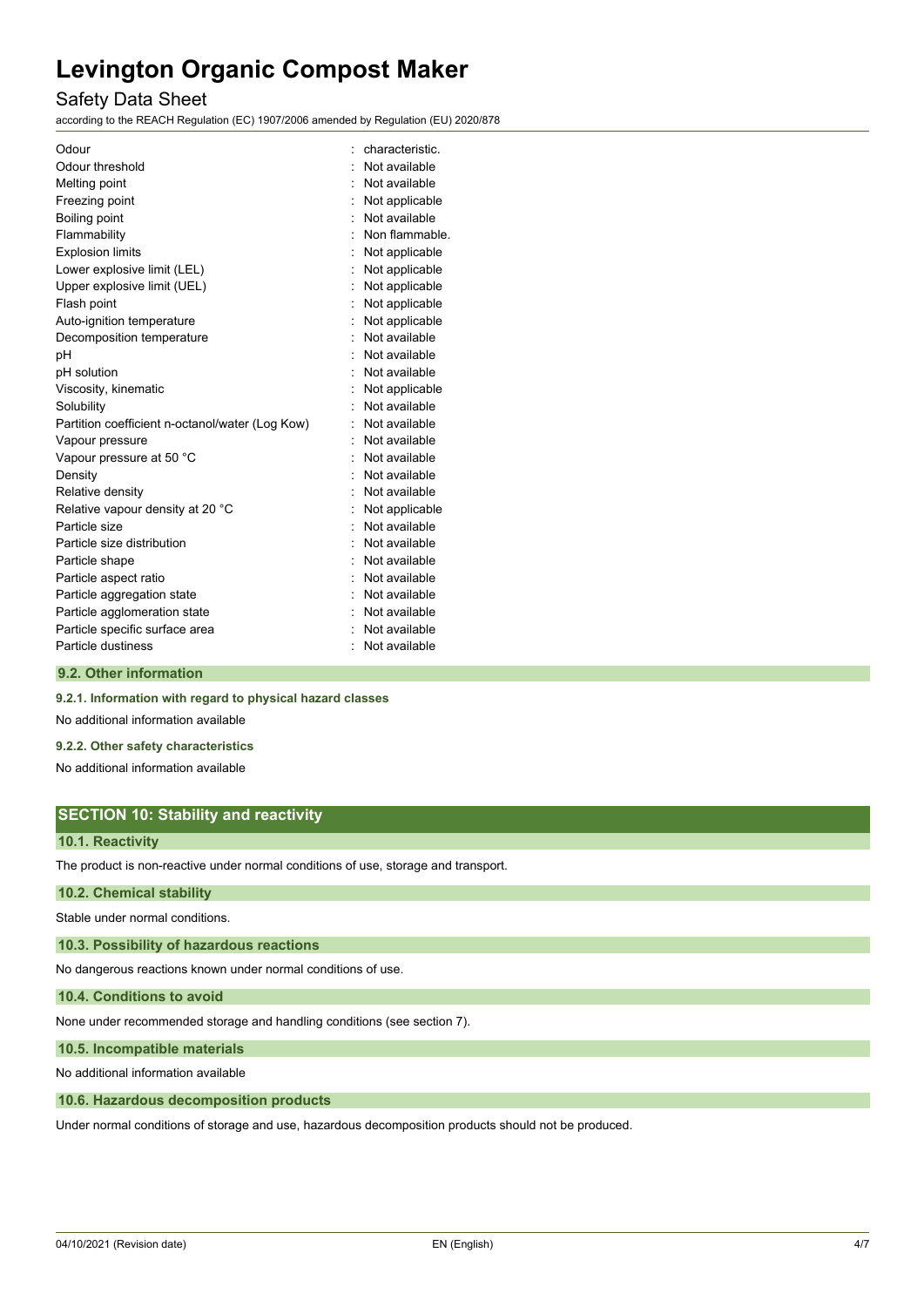# Safety Data Sheet

according to the REACH Regulation (EC) 1907/2006 amended by Regulation (EU) 2020/878

| <b>SECTION 11: Toxicological information</b> |                                                                                |  |  |
|----------------------------------------------|--------------------------------------------------------------------------------|--|--|
|                                              | 11.1. Information on hazard classes as defined in Regulation (EC) No 1272/2008 |  |  |
| Acute toxicity (oral)                        | : Not classified                                                               |  |  |
| Acute toxicity (dermal)                      | : Not classified                                                               |  |  |
| Acute toxicity (inhalation)                  | : Not classified                                                               |  |  |
| Skin corrosion/irritation                    | : Not classified                                                               |  |  |
| Serious eye damage/irritation                | : Not classified                                                               |  |  |
| Respiratory or skin sensitisation            | : Not classified                                                               |  |  |
| Germ cell mutagenicity                       | : Not classified                                                               |  |  |
| Carcinogenicity                              | : Not classified                                                               |  |  |
| Reproductive toxicity                        | : Not classified                                                               |  |  |
| STOT-single exposure                         | : Not classified                                                               |  |  |
| STOT-repeated exposure                       | : Not classified                                                               |  |  |
| Aspiration hazard                            | : Not classified                                                               |  |  |
| <b>Levington Organic Compost Maker</b>       |                                                                                |  |  |
| Viscosity, kinematic                         | Not applicable                                                                 |  |  |
|                                              |                                                                                |  |  |

**11.2. Information on other hazards**

| <b>SECTION 12: Ecological information</b>                    |                                                                                                                          |
|--------------------------------------------------------------|--------------------------------------------------------------------------------------------------------------------------|
| 12.1. Toxicity                                               |                                                                                                                          |
| Ecology - general                                            | The product is not considered harmful to aquatic organisms nor to cause long-term adverse<br>effects in the environment. |
| Hazardous to the aquatic environment, short-term<br>(acute)  | : Not classified                                                                                                         |
| Hazardous to the aquatic environment, long-term<br>(chronic) | : Not classified                                                                                                         |
| Not rapidly degradable                                       |                                                                                                                          |
| 12.2. Persistence and degradability                          |                                                                                                                          |
| No additional information available                          |                                                                                                                          |
| 12.3. Bioaccumulative potential                              |                                                                                                                          |
| No additional information available                          |                                                                                                                          |
| 12.4. Mobility in soil                                       |                                                                                                                          |
| No additional information available                          |                                                                                                                          |
| 12.5. Results of PBT and vPvB assessment                     |                                                                                                                          |
| No additional information available                          |                                                                                                                          |
| 12.6. Endocrine disrupting properties                        |                                                                                                                          |
| No additional information available                          |                                                                                                                          |
| 12.7. Other adverse effects                                  |                                                                                                                          |
| No additional information available                          |                                                                                                                          |
| <b>SECTION 13: Disposal considerations</b>                   |                                                                                                                          |

| [SECTION 13: Disposal considerations] |                                                                                             |
|---------------------------------------|---------------------------------------------------------------------------------------------|
| 13.1. Waste treatment methods         |                                                                                             |
| Waste treatment methods               | Dispose of contents/container in accordance with licensed collector's sorting instructions. |

| <b>SECTION 14: Transport information</b> |  |
|------------------------------------------|--|
|                                          |  |

In accordance with ADR / IMDG / IATA / ADN / RID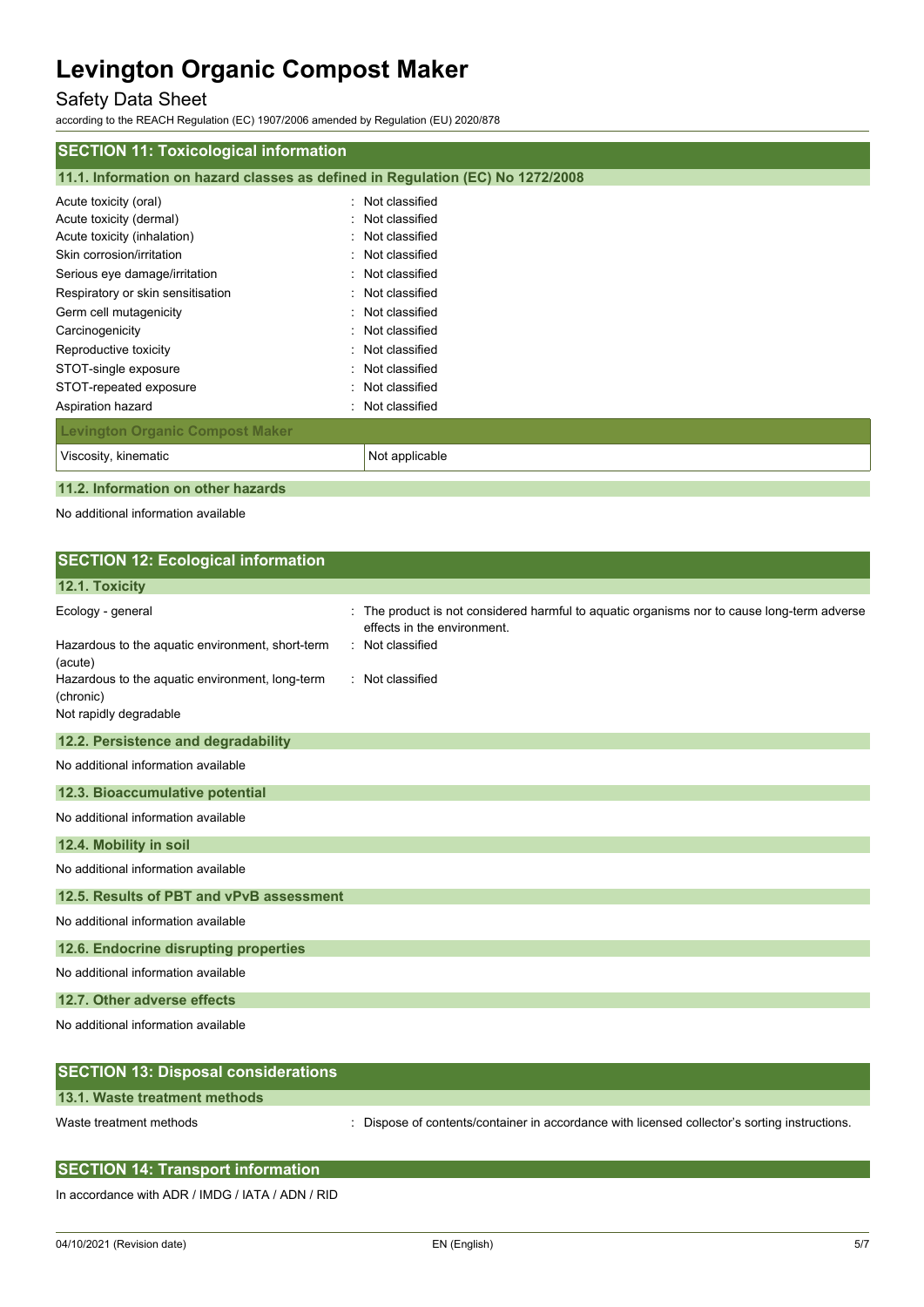# Safety Data Sheet

according to the REACH Regulation (EC) 1907/2006 amended by Regulation (EU) 2020/878

| <b>ADR</b>                             | <b>IMDG</b>    | <b>IATA</b>    | <b>ADN</b>     | <b>RID</b>     |
|----------------------------------------|----------------|----------------|----------------|----------------|
| 14.1. UN number or ID number           |                |                |                |                |
| Not applicable                         | Not applicable | Not applicable | Not applicable | Not applicable |
| 14.2. UN proper shipping name          |                |                |                |                |
| Not applicable                         | Not applicable | Not applicable | Not applicable | Not applicable |
| 14.3. Transport hazard class(es)       |                |                |                |                |
| Not applicable                         | Not applicable | Not applicable | Not applicable | Not applicable |
| 14.4. Packing group                    |                |                |                |                |
| Not applicable                         | Not applicable | Not applicable | Not applicable | Not applicable |
| 14.5. Environmental hazards            |                |                |                |                |
| Not applicable                         | Not applicable | Not applicable | Not applicable | Not applicable |
| No supplementary information available |                |                |                |                |

### **14.6. Special precautions for user**

**Overland transport** Not applicable

# **Transport by sea**

Not applicable

## **Air transport**

Not applicable

#### **Inland waterway transport** Not applicable

# **Rail transport**

Not applicable

### **14.7. Maritime transport in bulk according to IMO instruments**

Not applicable

# **SECTION 15: Regulatory information**

**15.1. Safety, health and environmental regulations/legislation specific for the substance or mixture**

### **15.1.1. EU-Regulations**

Contains no REACH substances with Annex XVII restrictions

Contains no substance on the REACH candidate list

Contains no REACH Annex XIV substances

Contains no substance subject to Regulation (EU) No 649/2012 of the European Parliament and of the Council of 4 July 2012 concerning the export and import of hazardous chemicals.

Contains no substance subject to Regulation (EU) No 2019/1021 of the European Parliament and of the Council of 20 June 2019 on persistent organic pollutants

Contains no substance subject to Regulation (EU) 2019/1148 of the European Parliament and of the Council of 20 June 2019 on the marketing and use of explosives precursors.

## **15.1.2. National regulations**

No additional information available

#### **15.2. Chemical safety assessment**

No chemical safety assessment has been carried out